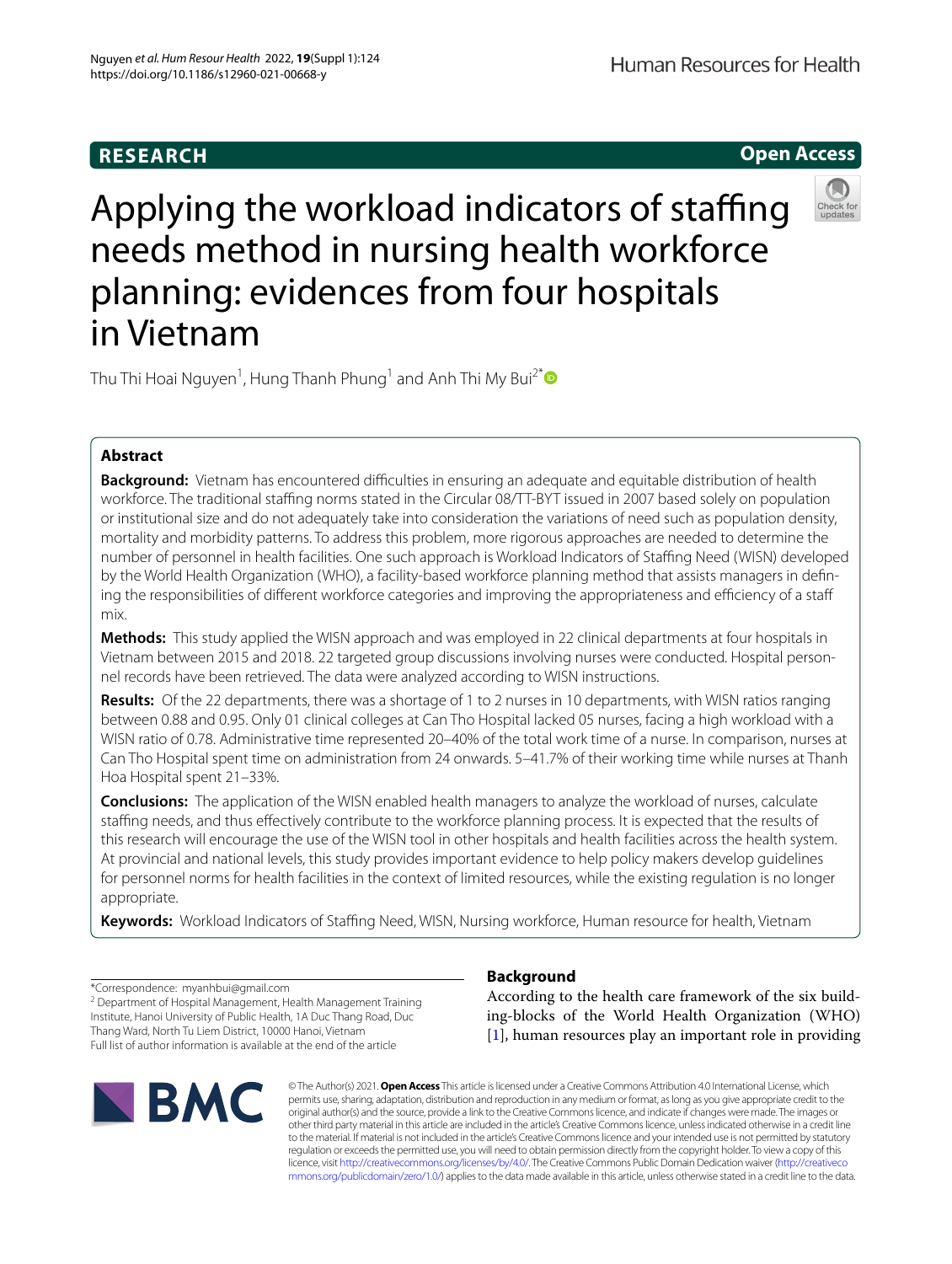and ensuring quality health services to the community, as well as is one of factors afecting the efectiveness and efficiency of health systems in country. Recently, the developing countries, particularly in low and middle income countries (LMICs) are facing the need for trained health-care stafs to meet with the increasing demand for quality health services that could led to a pressure on managers in efectively allocating their human resources  $[2-5]$  $[2-5]$ .

As a human resource to address health challenges, the World Health Organization developed the Staffing Needs Workload Indicators (WISN) in the late 1990s [\[4](#page-6-2)]. The advantages of the WISN method indicated in some studies that was the calculation basis on actual work that has made it a completely objective tool for determining the desirable level of human resources. In addition, the application of the WISN could lead to efficient use of resources and enhance the quality of services. [\[5,](#page-7-0) [6](#page-7-1)].

The WISN method has been used in practice in several developing countries to determine staffing requirements for multiple categories by level of care and geographic areas. In Uganda, for instance, the frst WISN experiment was carried out for diferent categories of health stafs working in health facilities, then the second WISN application focused on nurses, and nursing assistants in a tertiary-level hospital. On the other hand, the WISN in Mozambique and Indonesia targeted maternal and child health workers, midwives, clinicians and nurses in rural and urban hospitals or health centers  $[7]$ . The WISN application has contributed to appropriate evidencebased health workforce policy development, planning and management. WISN has been useful for health care managers in the staffing decision-making process; determining the required number of specifc type health staf for health services in each facility; estimating work pressure on health workers; and reallocating or managing the transfer of functions—transferring and sharing tasks; planning for future staffing of health care service delivery based on anticipated workload of health facilities [[5](#page-7-0), [8\]](#page-7-3).

Vietnam has struggled to ensure an appropriate and equitable distribution of the health workforce  $[9]$  $[9]$ . The traditional stafng standards set out in Circular 08/ TT-BYT released in 2007 [\[10](#page-7-5)] based solely on population or institutional size and does not adequately refect changes in needs, such as population density, mortality and morbidity patterns. To solve this problem, it is necessary to seek more rigorous approaches to determining staffing levels in healthcare facilities. The main objective of this study is to assess and calculate the current workloads and staffing needs of nurses in 4 selected hospitals in Vietnam, using workload indicators of staffing needs. The WISN method is based on the work undertaken by health stafs (medical doctors and nurses) and is used in this context to estimate human resources availability for medical activities at the provincial hospital level.

## **Methods**

## **Study design**

The study applied the Workload Indicators of Staffing Need (WISN) manual  $[11]$  $[11]$ . The WISN method is a human resource tool for staffing planning and decision making that considers certain information in the calculation of stafng requirements for health care services and activities. The information requested includes the components of the workload (i.e. the common activities performed by a cadre on basic daily health services), the time of activities standards (i.e. the time it takes a cadre to perform their activities standards), the available working time (i.e. the available time in one year for a cadre to complete their work) and the annual workload statistic (i.e. the annual statistic of health services delivery in healthcare facility). Therefore, the study was used with the combination of quantitative and qualitative methods and secondary data retrieval to gather key data for the WISN calculation.

## **Study sites**

The study was conducted from  $01/2015$  to  $12/2018$  in 4 provincial general hospitals in Bac Giang, Thanh Hoa (in the North of Vietnam) and Can Tho, Dong Thap (in the South of Vietnam).

## **Object of research and data collection** *Phase 1*

Secondary data collection: the study used data collection checklist to collect hospital reports on personnel, hospital statistics in 2015–2016 (Bac Giang, Thanh Hoa hospitals), in 2017-2018 (Can Tho and Dong Thap hospitals).

## *Phase 2*

*Quantitative research* The three-category-of-nurse (including clinical nurse, administrative nurse and pharmaceutical nurse) was identify in each department, 2 nurses in each category were selected in this phase. Total of 132 selected nurses in 22 clinical departments in 4 hospitals were interviewed about working hours and tasks, using a semi-structured questionnaire. The questionnaire was designed according to the WISN manual construction and focused on 3 workload components (i.e. clinical activities, administrative/ management activities and other activities (e.g. extracurricular activities, musical performance, youth and union activities in hospitals, etc.)

## *Phase 3*

Qualitative research, the study conducted 22 focused group discussions (FGDs) with nurses working in 22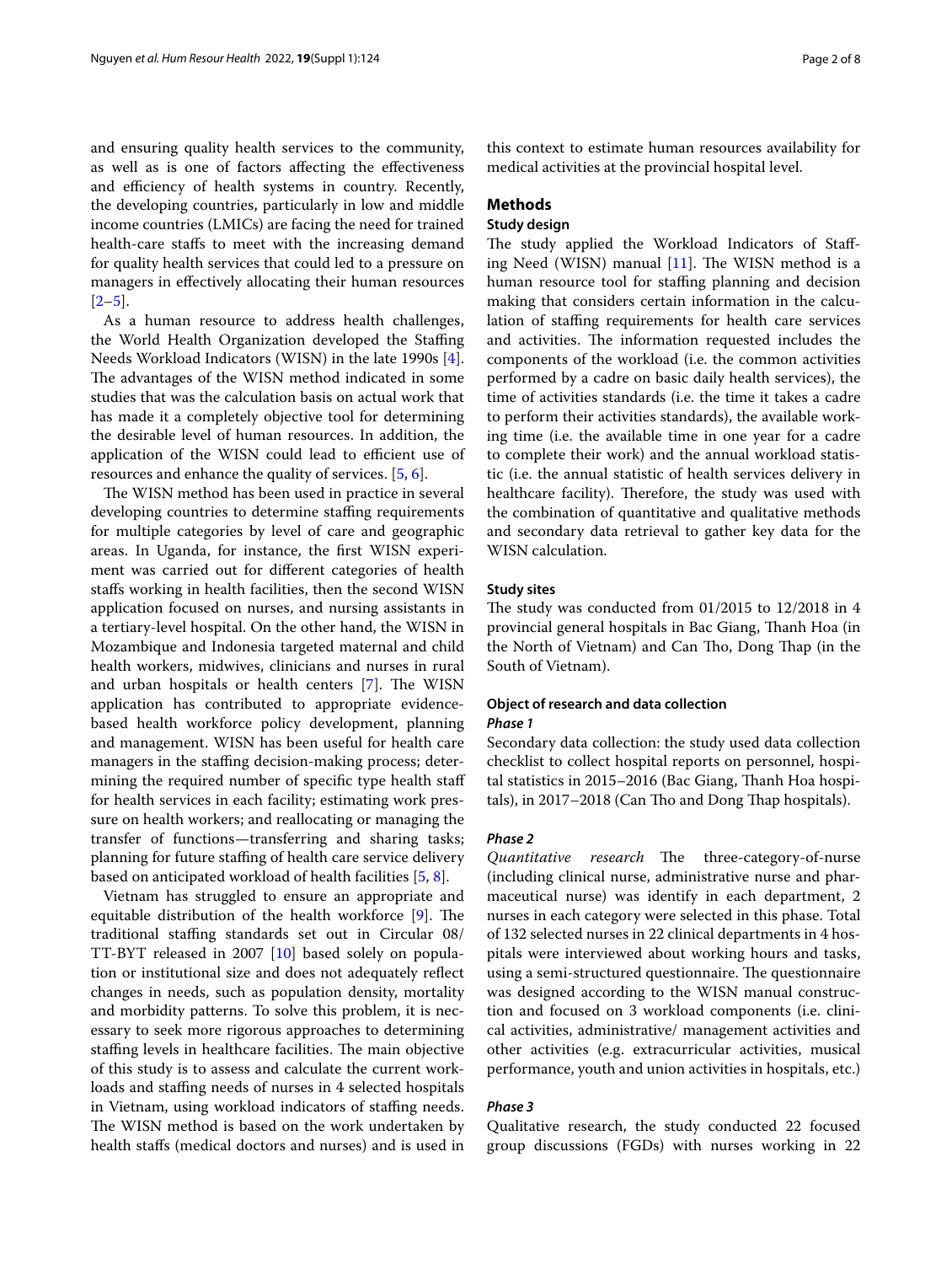selected faculties to identify and validate workload components, activity standards and time standard for performing specifc activities. Each FGD included 5–6 nurses (head nurses, clinical nurses and administrative nurses).

## **Data collection**

The study followed WHO guidelines on steps to apply the WISN toolkit [[11\]](#page-7-6). To determine available working time (AWT), the study used a secondary data checklist to collect working hours for nurses in the previous year of the research year. To identify workload components, the study sent questionnaires to nurses of selected faculties, then organized FGDs and collected advices from health experts from Provincial Department of Health and stakeholders (hospital directors, head nurses, clinical nurses and administrative nurses) to identify and validate workload components (i.e. clinical activities, administration/ management activities and other activities. In particular, the clinical activities focused on 13 standard routine activities of nurses in internal medicine and surgery block in hospitals.

The FGDs were also at the aim to define activity standards. At all four hospitals, the research used an observational method to determine nursing activity standards. Each activity was observed a minimum of 10 times by head nurses and the research team to accurately estimate the duration of nursing activity standards.

The study also collected reports on the results of nursing activities during the year in order to calculate standard workloads, allowance factors and and total required number of staff based on WISN.

## **Data analysis**

The quantitative data was checked and entered into the Excel software for analysis according to the instructions in the WISN toolkit.

#### *WISN technique and calculations*

According to WISN method, the required input for calculation of stafng requirements including the AWT, number of current staf, workload components, time of activity standards and annual workload of health services.

1) AWT =  $A - (B + C + D + E)$ 

In which: A: the number of available working days in a year; B: the number of public holidays;  $C$  = the number of day-off due to annual leave;  $D$  = the number of day-off due to sickness;  $E$  = the number of day-off due to other leaves;

2) Activity standard (AS): Time necessary for a cadre to perform their standard activity. AS to calculate the standard workload, category allowance factor (CAF) and individual allowance factor (IAF).

Standard workload

= Available Working Time/ Activity Standard

(The activity standard was obtained through key informant interview with head nurses).

3) Category allowance factor (CAF): This was calculated by summing up the percentages of time it takes all members of the staff category to perform activities for which the annual statistics were not available known as category allowance standard (CAS). The CAF was calculated by using the formula: CAF =  $1/(1 - \Sigma$ CAS%).

4) Individual allowance factor (IAF) was used to derive the individual allowance factor using the formula:  $IAF = IAS/AWT$ .

In which, individual allowance standard (IAS) was obtained by calculating how much time additional activities of certain cadre require.

5) Workload-Based Staffing Requirements: The results obtained from the above variables were then used to compute the workload-based stafng requirements using the formula:

## **WISN staff requirement** :

## = -[(**Annual workload x CAF**)/**Standard workload**]  $+$ **IAF**

For qualitative data, all information from FGDs was transcribed and analyzed by content analysis techniques. The content was analyzed to provide comprehensive evidence and reconfrm nurse workload components and work standards.

## **Ethical consideration**

The study was approved by the Institutional Review Board of the Hanoi University of Public Health (Approval number 017-173/DD-YTCC).

## **Results**

Table [1](#page-3-0) described general information of 04 selected hospitals. The research collected data at Bac Giang and Thanh Hoa general hospitals in 2015-2016, at Can Tho central hospital and Dong Thap general hospital in 2017– 2018. There were 22 clinical faculties studied, including 11 faculties of surgery and 11 faculties of internal medicine. In general, the available working time (AWT) of hospitals ranged from 1850 h to 2000 h per year, varied by hospital due to the diference in number of days of of faculties. In Can Tho central hospital for instance, the AWT of nuses working in Neurology faculty was 1633 h because the nurses in this faculty are required to work 7 h per day.

The number of patients hospitalized annually at each faculty varied from hospital to hospital. In particular, the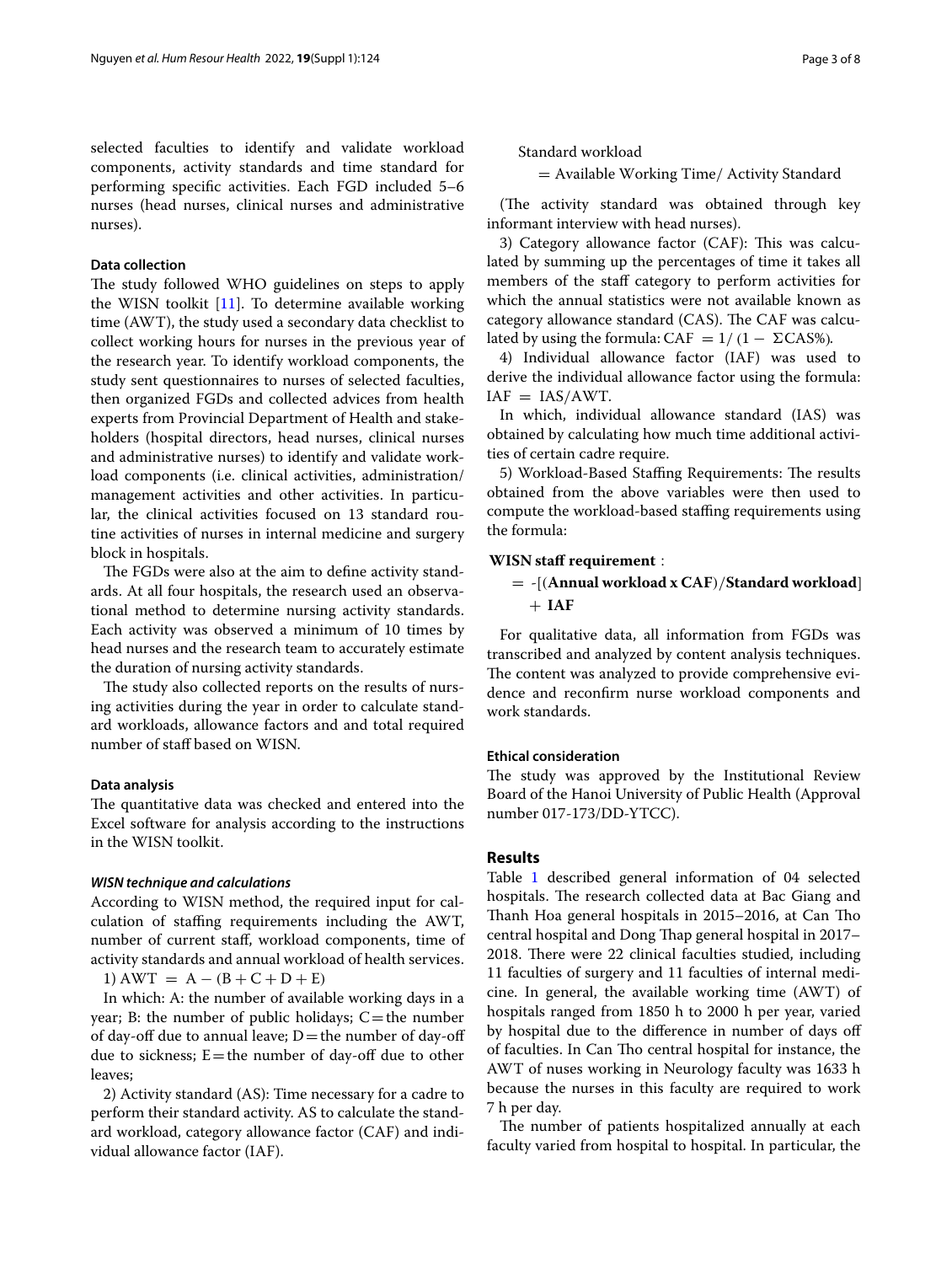| Year of research                          | Provincial general hospital |                  |               |                   |  |  |
|-------------------------------------------|-----------------------------|------------------|---------------|-------------------|--|--|
|                                           | <b>Bac Giang</b>            | <b>Thanh Hoa</b> | Can Tho       | Dong Thap<br>2018 |  |  |
|                                           | 2015                        | 2015             | 2017          |                   |  |  |
| Number of faculty in research             |                             | 6                |               | 4                 |  |  |
| Surgery                                   |                             |                  |               |                   |  |  |
| Internal medicine                         | 4                           |                  |               |                   |  |  |
| Available working time (AWT) (hours)      | 1856-1988                   | 1976-2008        | 1633-1989     | 1958-2021         |  |  |
| Number of inpatients in each faculty/year | 1545–5773                   | 2012-5845        | 3478-7777     | 1633-7003         |  |  |
| Number of nurses in each faculty          | $11 - 21$                   | $15 - 21$        | $16 - 23$     | $11 - 16$         |  |  |
| Total number of inpatient treatment days  | 18 923-44 739               | 18139-49 963     | 15 625-35 455 | 13 560-63 805     |  |  |

## <span id="page-3-0"></span>**Table 1** General information of the selected hospitals

highest number of inpatients per year was recorded at Can Tho central hospital (from 3478 to 7777 inpatients) and at Dong Thap general hospitals (from 1633 to 7003 inpatients). In comparison, the range of inpatient number per year was lower than in Thanh Hoa hospital and Bac Giang hospital from 2012 to 5845 inpatients and from 1545 to 5773, respectively. The number of nurses in each department also varied among hospitals. Can Tho central hospital has a largest number of nurses from 16 to 23 nurses, followed by Thanh Hoa hospital (15-21 nurses in each faculty) and Bac Giang hospital (11–21 nurses in each faculty). Otherwise, Dong Thap general hospital had a small number of nurses, from 11 to 16 nurses in each faculty. According to hospital statistics, the total number of inpatient treatment days in each faculty was highest in Dong Thap general hospital (from 13 560 to 63 805 days), meanwhile it reported only from 15 625 to 35 455 days for inpatient treatment in Can Tho central hospital.

Table [2](#page-3-1) described the standards for nursing activities. The findings showed that the time allotted to the normal activity of each faculty in hospitals varied. For example, measuring survival indicators by a nurses working in Bac Giang and Thanh Hoa general hospitals was reported to take 5 min, however in Can Tho and Dong Thap general hospitals, this activity was completed in only 3 min. Similarly in terms of standard time to perform intravenous injection, in Bac Giang and Thanh Hoa general hospitals nurses need 5 min, more than those reported in Can Tho and Dong Thap general hospitals. Meanwhile, standard time of several activities in Can Tho, Dong Thap took longer than those in Bac Giang and Thanh Hoa general hospitals. For example, a standard time for blood transfusion by nurses in Bac Giang general hospital was 15 min, in Thanh Hoa and Can Tho general hospitals was 30 min; and from 30 to 40 min in Dong Thap general hospital. Even within a hospital, the standard time for performing an activity within the faculties was variable.

<span id="page-3-1"></span>**Table 2** Comparison of common standard activities of nurses for performing specialized services by hospitals

| <b>Activities</b>                                | Unit         | Provincial general hospital |                  |                |           |
|--------------------------------------------------|--------------|-----------------------------|------------------|----------------|-----------|
|                                                  |              | <b>Bac Giang</b>            | <b>Thanh Hoa</b> | <b>Can Tho</b> | Dong Thap |
| Monitoring patient with ICU levels               | Mins/patient | 15/30                       | 15/20/30         | 15/30          | 15/30     |
| Medical procedures                               | Mins/patient | $30 - 100$                  | 15/30            | 5/30/120       | 10/30/60  |
| Preparation of patients before and after surgery | Mins/patient | 30                          | 25/30            | 10/15/20       | 10,15     |
| Measuring survival indicators                    | Mins/time    | 5                           | 5                | 3              | 3         |
| Taking additional blood                          | Mins/time    | 5                           | 3                | 5              | 5         |
| Infusion/Transfusion                             | Mins/time    | 5                           | 5                | 6,7            |           |
| Intravenous injection                            | Mins/time    | 5                           | 5                | $3 - 4$        | $3 - 4$   |
| Intramuscular injection                          | Mins/time    | 3                           | 3                | 2              |           |
| Subcutaneously injection                         | Mins/time    | 3                           | 2                | $\overline{2}$ | 2         |
| Blood transfusion                                | Mins/time    | 15                          | 30               | 30             | 30/40     |
| Sonde fastrique                                  | Mins/time    | 5                           | 5                | 5/6            | $8 - 10$  |
| Sonde Urinaire                                   | Mins/time    | 7                           | 5                | $5 - 7$        | $8 - 10$  |
| Dressing                                         | Mins/time    | 10                          | 10               | $6 - 9$        | 8         |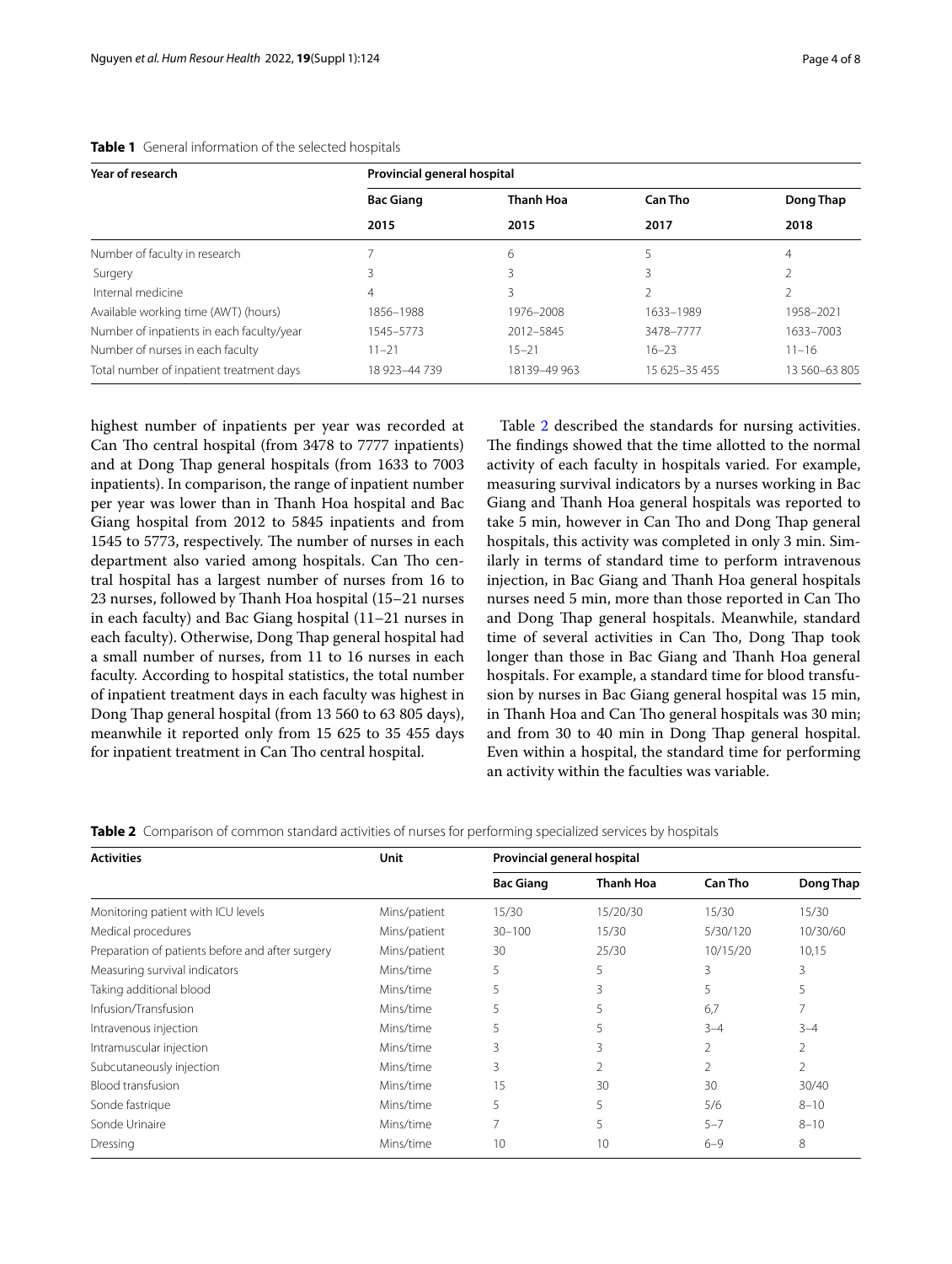|                                                            | Proportion of time allocated for clinical services and administrative/management activities |               |                  |               |  |
|------------------------------------------------------------|---------------------------------------------------------------------------------------------|---------------|------------------|---------------|--|
|                                                            | Bac Giang (%)                                                                               | Thanh Hoa (%) | $Can$ Tho $(\%)$ | Dong Thap (%) |  |
| Clinical services                                          | $63.2 - 74.4$                                                                               | 66.8-79.1     | $61.3 - 75.5$    | $67.2 - 75.6$ |  |
| Administrative/ management activities,<br>other activities | $25.6 - 36.8$                                                                               | $20.9 - 33.2$ | $24.5 - 41.7$    | $74.4 - 37.8$ |  |

<span id="page-4-0"></span>**Table 3** The time spent to perform clinical services and administrative-management activities

Table [3](#page-4-0) describes the time spent on clinical services and administrative activities. The results showed that the time of administrative /management activities accounts for  $20-40\%$  of the total working time of a nurse. The faculties have diferent proportions of time for these activities. In comparion to other selected hospitals, nurses in Can Tho hospital spent the most time on administrative/ management activities, from 24.5 to 41.7% of their working time. Nurses in Thanh Hoa spent between 21 and 33% of their working time on administrative/management activities, including daily professional meetings in faculty, meeting of hospital, patient record completion, writing reports, etc.

Table [4](#page-4-1) described the staff needs of the faculties following calculation using the WISN tool. The results showed that out of 22 clinical faculties in 04 general hospitals surveyed, 10 faculties had a shortage of nurses. The shortage of nurses was mainly occurred in the Internal Medicine faculties (7 faculties including 3 faculties at Bac Giang hospital (General medical, Cardiology, Gastroenterology), 2 faculties at Thanh Hoa hospital (General medical, Respiratory), 1 faculty at Can Tho hospital (General medical) and 2 faculties at Dong Thap hospital (General medical, Respiratory) whereas there were only 2 Surgical faculties (2 General Surgery faculties at Can Tho and Dong Thap hospital) did not have enough nurses. These

understafed faculties should be completed between 01 and 02 nurses each. Workload pressures in these faculties were not signifcant, with WISN ratios ranging from 0.88 to 0.95.

A single clinical faculty at Can Tho general hospital lacked 05 nurses, facing a high workload with a WISN ratio of 0.78. Three of the 22 faculties had enough staff, including  $01$  in internal medicine and  $2$  in surgery. The number of overstafed faculties was 09 faculties, including 07 Surgical faculties and 2 Internal medicine faculties, with the excess number of nurses ranging from 01 to 03, depending on the faculties. Thus, we could see that if the shortage of nurses occurred mainly in the faculties of internal medicine, the excess of nurses often ended up in the faculties of surgery. Dong Thap general hospital did not have adequate number of stafs in almost clinical faculties, while at Thanh Hoa Hospital general hosptial, 2/3 of the clinical faculties (equivalent to 4 faculties) had excess human resources.

## **Discussion**

The aim of the study was to assess and calculate the current workloads and staffing needs of nurses in 4 selected hospitals and provide lessons learnt for application of WISN in the limited-resource context such Vietnam. There were 10 faculties among 22 faculties lacked of

<span id="page-4-1"></span>

|  |  |  | <b>Table 4</b> Required number of nursing staff based on WISN and WISN ratio |
|--|--|--|------------------------------------------------------------------------------|
|  |  |  |                                                                              |

|                                      | Provincial general hospital |                  |                |               |  |
|--------------------------------------|-----------------------------|------------------|----------------|---------------|--|
|                                      | <b>Bac Giang</b>            | <b>Thanh Hoa</b> | <b>Can Tho</b> | Dong Thap     |  |
| Number of understaffed faculties     |                             |                  |                |               |  |
| Internal medicine                    |                             |                  |                |               |  |
| Surgery                              |                             |                  |                |               |  |
| Shortage in understaffed faculties   | $1 - 2$                     | $\Omega$         | 2/5            |               |  |
| WISN ratio in understaffed faculties | $0.88 - 0.95$               | $0.88 - 0.95$    | $0.78 - 0.92$  | $0.91 - 0.92$ |  |
| Number of adequate staffed faculties |                             | $\Omega$         |                |               |  |
| Internal medicine                    |                             |                  |                |               |  |
| Surgery                              |                             |                  |                |               |  |
| Number of overstaffed faculties      |                             |                  |                |               |  |
| Internal medicine                    |                             |                  |                |               |  |
| Surgery                              |                             |                  |                |               |  |
| Excess in overstaffed faculties      | 1/3                         | 2/3              |                |               |  |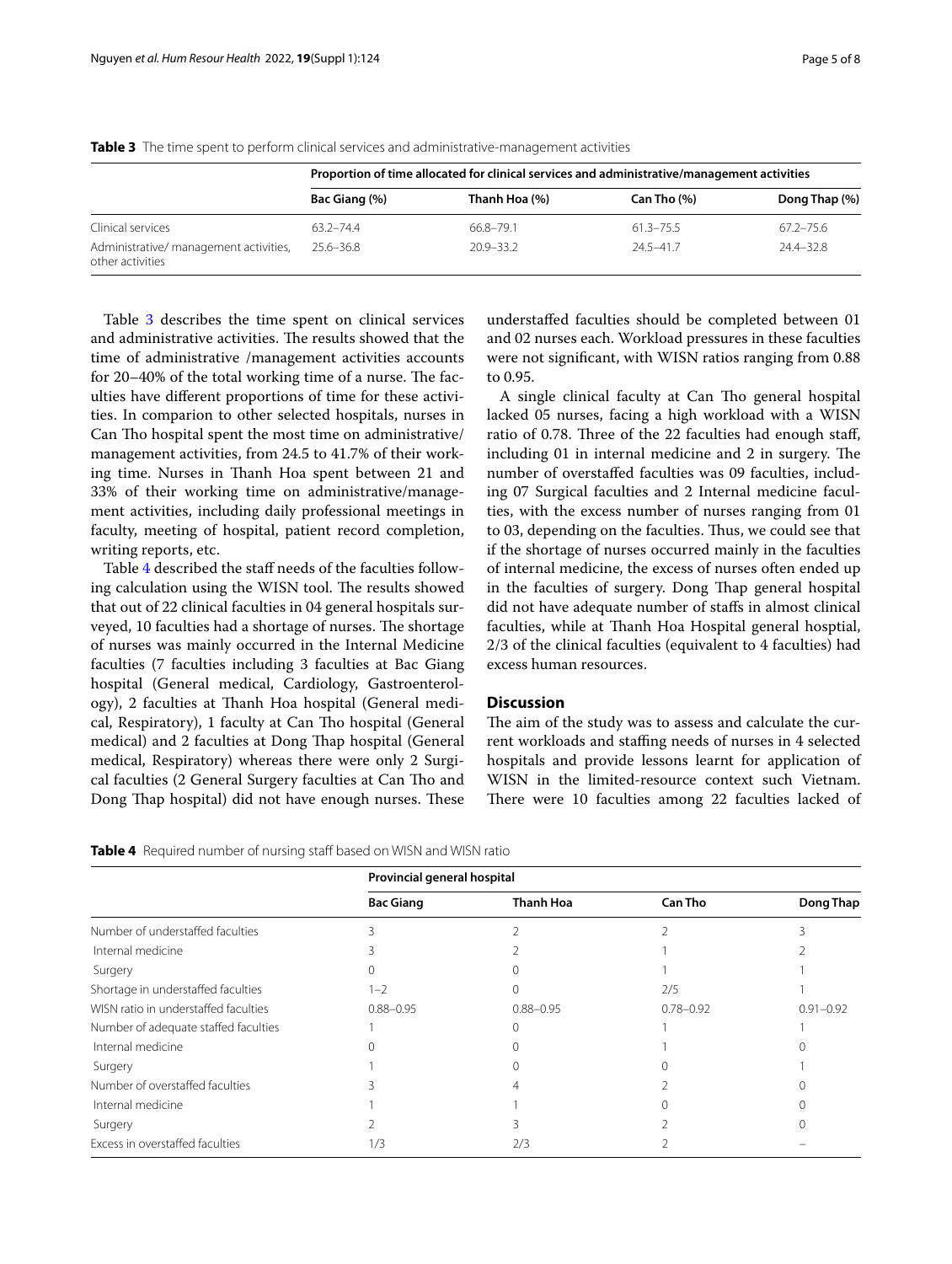nurses, the mainly shortage of nurses occurred in the Internal Medicine faculties (with 07 faculties) whereas only 2 Surgical faculties have inadequate nurses. These understafed faculties should be completed between 01 and 02 nurses each.

In this study, by selecting the same level hospitals (provincial level) and by selecting faculties in the Surgical and Internal Medicine block, we can use the results to compare the available and needed staf of faculties with the same specialization among hospitals by looking at the standard time for performing specifc activities across the faculties within one hospital and across the selected hospitals. The findings showed that the AWT of hospitals ranges from 1850 to 2000 h per year, varies by hospital due to the difference in number of days off of faculties. The results showed that there was a substantial difference in the hours worked by nurses between hospitals and between the departments of the same hospital. The AWT of medical staf in Vietnam difers from other Africa countries. In some hospitals in Uganda, for example, the hours available for medical staff ranged between 1624 and 1688, or between 1825.4 and 1850 [\[12](#page-7-7)]. In fact, according to the number of the Labor Code 2012 (issued according to Decree  $106/2012$  dated  $20/12/2012$  [\[13](#page-7-8)], public servants, public service employees, work 8 h and 5 days per week, so every week has 40 h of work. However, in many faculties due to the great work pressure, staff often have to go half an hour earlier and go back home half an hour late to fnish the job.

The proportion of time that nurses spend on clinical and administrative services varies between hospitals and faculties. The findings showed that administrative/management time represents 20–40% of a nurse's total work time. The outcome also revealed to the real context in hospitals that this is a waste or misuse of valuable nursing time. While nurses are trained in patient care, in fact, many are entrusted with activities other than care (e.g. paper working, medical records preparation, completion of transfer or discharge procedures in hospital). Our fndings mirros the result from previous study in Nigeria [\[5](#page-7-0)], Indonesia [\[14](#page-7-9)] to indicate that the review of practice in health workforce should be implemented to ensure that the scope of practice of cadres match the specifc training and skills and those are used in delivery of quality health services.

In this study we found that most faculties have two cadres of nursing staf, including caregiver (provide patient care) and administrative nurse (doing task of paying, and receiving and distributing drugs). The results show that some faculties are short of nursing staf, but, during this time, the work of administrative nurses is relatively light, with little or no pressure. As a result, time allocated to clinical services accounted for two-thirds of nurses'

working time compared to time spent on administrative activities. As a result, the conclusion suggested that the review of the distribution of tasks in each faculty within the hospital should be implemented on a regular basis to ensure the efficient use of human resources. This study with WISN approach also helps managers to consider the consequences of human resource shortages, such as the quality of the medical service. When the WISN rate is high, it poses a difficult question to the manager to see if there is a staff shortage or if performance standards are problematic.

The recent Nigerian study also suggested examining scopes of practice to ensure that managers have the capacity to deliver quality service [[5\]](#page-7-0). Furthermore, the standardization of professional and administrative activities, as well as the time needed to perform specifc activities, should be reviewed. This would facilitate the proper distribution of tasks among managers that take into account skills, shortages and the inequitable distribution of the health workforce and current workload among the hospital faculties [\[15](#page-7-10)].

The WISN application obviously helps hospital managers to identify the lack or excess of human resources in the faculties, as well as to demonstrate executives with the strongest pressure; and maybe even come up with more suitable and effective human rearrangement solutions; and perhaps even fnd more appropriate and efficient human rearranging solutions. Based on these findings, the Can Tho central hospital, for example, provides an evidence base for decision-making in the reorganization and planning for the future recruitment of nurses to the hospital.

Our fndings informed decision by the health policy makers to consider the current traditional staffing norms stated in the Circular 08/TT-BYT issued in 2007 [\[10](#page-7-5)] in which the staffing norms are applied to all hospitals of diferent levels (central-provincial-district) and merely based on the number of beds regardless other important factors such as population density, mortality and morbidity patterns with limited consideration to the characteristics of each faculty and hospital. The results from our study showed that the staffing need of faculties within one hospital and among hospitals are varied depending on the organization of work and task distribution in each faculty. The application of WISN therefore is recommended to scale up conduct of WISN study in more provinces across the country and encourage health managers and leaders to apply WISN as a national strategy for efficient health workforce planning.

## **Limitation of the study**

One of the limitations of this study is to simply predict and plan the need for clinical nurses in four selected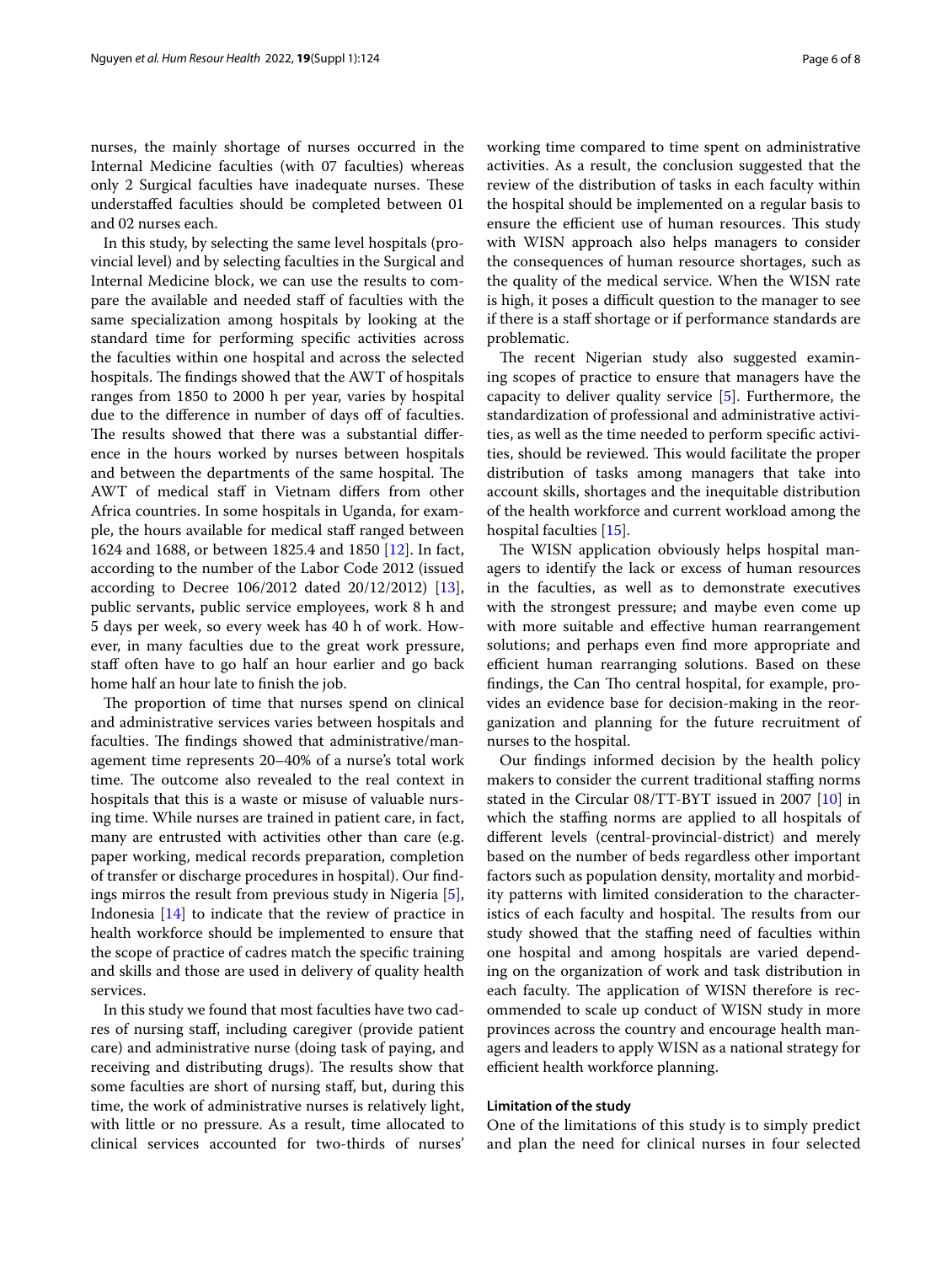hospitals. The study was carried out on the nursing framework in the departments of internal medicine and surgery of 4 provincial hospitals, so the generalization to other hospitals may be limited. These results should be applied with caution, as staff organization and assignment may vary from hospital to hospital. The application of WISN in diferent types of clinical services in a greater number of hospitals requires further study. The workload of nurses in charge of receiving and distributing drugs to patients and perform hospital discharge payments has not been accurately calculated, while in each faculty, there are an average of 3–4 nurses working in this position. The assessment of staf workload and the calculation of staf needs depend greatly on the availability and accuracy of existing data. For departments that have an adequate archiving or reporting system, this will be an obstacle to implementing WISN. Poor documentation of health services data at the institutional level has led to overestimation or underestimation of the stafng requirements of some health facilities.

## **Conclusions**

When applying WISN calculation, the study indicated that 10 among 22 faculties lacking from 1–2 nurses, the workload pressures in these faculties are not high with the WISN ratios are ranging from 0.88 to 0.95. Only 01 faculty of internal medicine from Can Tho Central Hospital lacks 05 nurses, facing a high workload with a WISN ratio of 0.78. It can be seen that the application of WISN has enabled health managers to analyze the workload of their cadres, calculate stafng needs, and thus efectively contribute to the workforce planning process. This study contributed to provide important evidence to help policy makers develop guidelines for personnel norms for health facilities in the context of limited resources, while the existing regulation Circular 08/TT-BYT since 2007 is no longer appropriate in Vietnam.

#### **Abbreviations**

AS: Activity Standard; AWT: Available Working Time; CAF: Category Allowance Factor; CAS: Category Allowance Standard; FGD: Focused Group Discussion; IAF: Individual Allowance Factor; IAS: Individual Allowance Standard; LMICs: Low and Middle Income Countries; WHO: World Health Organization; WISN: Workload Indicators of Staffing Need.

## **Supplementary Information**

The online version contains supplementary material available at [https://doi.](https://doi.org/10.1186/s12960-021-00668-y) [org/10.1186/s12960-021-00668-y.](https://doi.org/10.1186/s12960-021-00668-y)

**Additional fle 1.** WISN dataset at four Vietnam hospitals.

#### **Acknowledgements**

We are grateful to the study participants who agreed to be interviewed and provide information related to health workforce in 4 hospitals in Bac Giang, Thanh Hoa, Can Tho and Dong Thap provinces.

#### **About this supplement**

This article has been published as part of Human Resources for Health Volume 19, Supplement 1 2021: Countries' experiences on implementing WISN methodology for health workforce planning and estimation. The full contents of the supplement are available at [https://human-resourceshealth.biomedcentral.](https://human-resourceshealth.biomedcentral.com/articles/supplements/volume-19-supplement-1) [com/articles/supplements/volume-19-supplement-1](https://human-resourceshealth.biomedcentral.com/articles/supplements/volume-19-supplement-1).

#### **Authors' contributions**

All authors contributed to the study design and conducted data collection and analysis. PTH and NTHT prepared the frst draft of this paper. NTHT and BTMA contributed and commented on the drafts. All authors read and approved the fnal manuscript.

#### **Funding**

This manuscript has submitted to the supplement "Workload Indicators for Staffing Need (WISN) methodology for health workforce planning and estimation" in HRH Journal that sponsored and coordinated by the World Health Organization.

## **Availability of data and materials**

Data and materials are available on request.

#### **Declarations**

#### **Ethics approval and consent to participate**

This research was approved by Institutional Review Board of Hanoi University of Public Health (Approval Number 017-173/DD-YTCC).

#### **Consent for publication**

Not applicable.

#### **Competing interests**

The authors declare that they have no competing interests.

#### **Author details**

<sup>1</sup> Department of Health Management and Organization, Institute for Preventive Medicine and Public Health, Hanoi Medical University, 1A Ton That Tung Street, Dong Da District, 10000 Hanoi, Vietnam. <sup>2</sup> Department of Hospital Management, Health Management Training Institute, Hanoi University of Public Health, 1A Duc Thang Road, Duc Thang Ward, North Tu Liem District, 10000 Hanoi, Vietnam.

### Received: 23 September 2021 Accepted: 28 September 2021 Published: 28 January 2022

#### **References**

- <span id="page-6-0"></span>1. World Health Organization. Monitoring the building blocks of health systems: a handbook of indicators and their measurement strategies. Geneva: The WHO Document Production Services; 2010.
- <span id="page-6-1"></span>2. FIGO Safe Motherhood and Newborn Health Committee. Human resources for health in the low-resource world: collaborative practice and task shifting in maternal and neonatal care. Int J Gynaecol Obstet. 2009;105:74–6. <https://doi.org/10.1016/j.ijgo.2008.11.007>.
- 3. World Health Organization. Increasing access to health workers in remote and rural areas through improved retention Global policy recommendations. Geneva: WHO Press. 2010. [https://apps.who.int/iris/handle/10665/](https://apps.who.int/iris/handle/10665/44369) [44369](https://apps.who.int/iris/handle/10665/44369). Accessed 1 Dec 2020.
- <span id="page-6-2"></span>4. World Health Organization. Workload Indicators of Staffing need (WISN): a Manual for Implementation. World Health Organization for Implementation. Division of Human Resources Development and Capacity Building, Geneva. 1998. [https://apps.who.int/iris/handle/10665/64011.](https://apps.who.int/iris/handle/10665/64011) Accessed 1 Nov 2020.